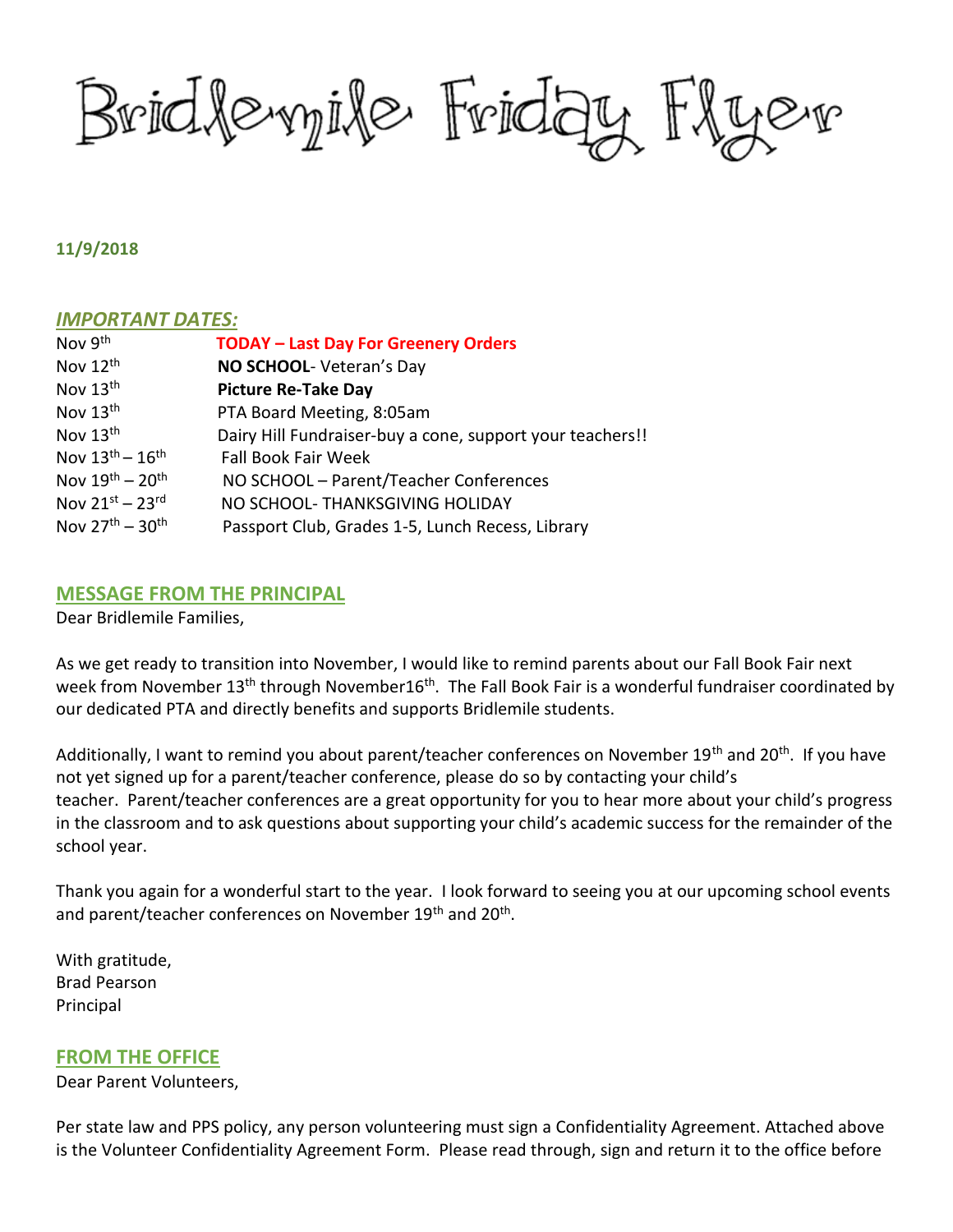your next visit to Bridlemile. You can email the form to [Bridlemile-office@pps.net,](mailto:Bridlemile-office@pps.net) or print out and submit a hard copy to the office.

All volunteers must have a background check completed and current. To submit a background check please go to: [https://volunteer.pps.net](https://volunteer.pps.net/)

A volunteer's involvement includes, but is not limited to:

- o Assisting teachers and school administration
- o Offering tutoring or enrichment activities to students
- o Participating in school organizations such as PTAs
- $\circ$  Providing counsel to the school district as members of advisory committees
- o Improving school grounds and buildings

Many thanks for all your support! Bridlemile Office

### **CONFERENCES:**

Parent/Teacher Conferences are around the corner! Creating a partnership with your child's teacher around your child's learning can make a big difference. Here is a link for some helpful tips to consider when attending parent/teacher conferences: <https://www.pps.net/Page/961>

# **IMPORTANT- PLEASE READ:**



When you are here for teacher conferences, please be sure to check the lost & found for your kiddos belongings! There will be tables in the hallway with all the lost items (water bottles, lunch boxes, food containers, hats, books, jackets, sweatshirts, glasses, goggles, socks, school supplies, etc…you get the picture!) *Unclaimed items will be bagged up during winter break and DONATED away!!!!* 

# **5 th Grade Holiday Greenery Sale TODAY is the LAST DAY FOR GREENERY SALES!**

Online orders and payments can be made at: [https://my.cheddarup.com/c/holiday-greenery-sale-support-5th](https://my.cheddarup.com/c/holiday-greenery-sale-support-5th-grade)[grade](https://my.cheddarup.com/c/holiday-greenery-sale-support-5th-grade)

Greenery will be ready for pickup on November 28th and 29th in the cafeteria. Questions? Contact Sarah Porter: [holidaygreenery@gmail.com](mailto:holidaygreenery@gmail.com)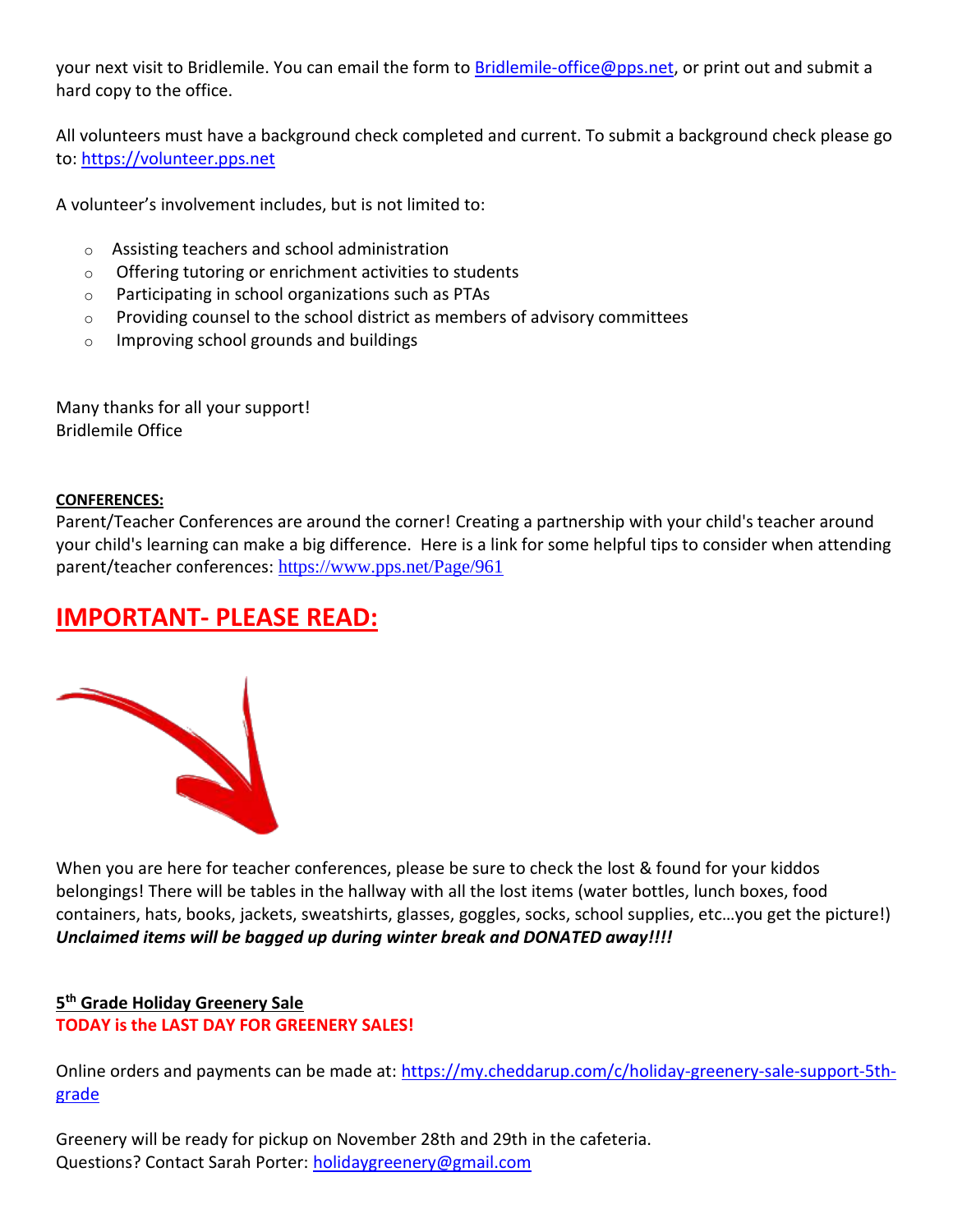## **PICTURE RETAKES**

### **School Picture Retakes is on Tuesday, November 13th**

Here is how it works:

If you are unsatisfied with your first set of photos, simply send the complete original photo packet with your child on Re-Takes Day (November 13th). There is no need to fill out a new order form. If your child missed Photo Day, you may complete a paper order form (available in the school office) or order online at [mylifetouch.com.](http://mylifetouch.com/) The Bridlemile Picture Day ID for retakes is FO738114Q1

All questions or concerns about school photos can be directed to Lifetouch at [mylifetouch.com](http://mylifetouch.com/) or 866-955-8342 or 503-352-0081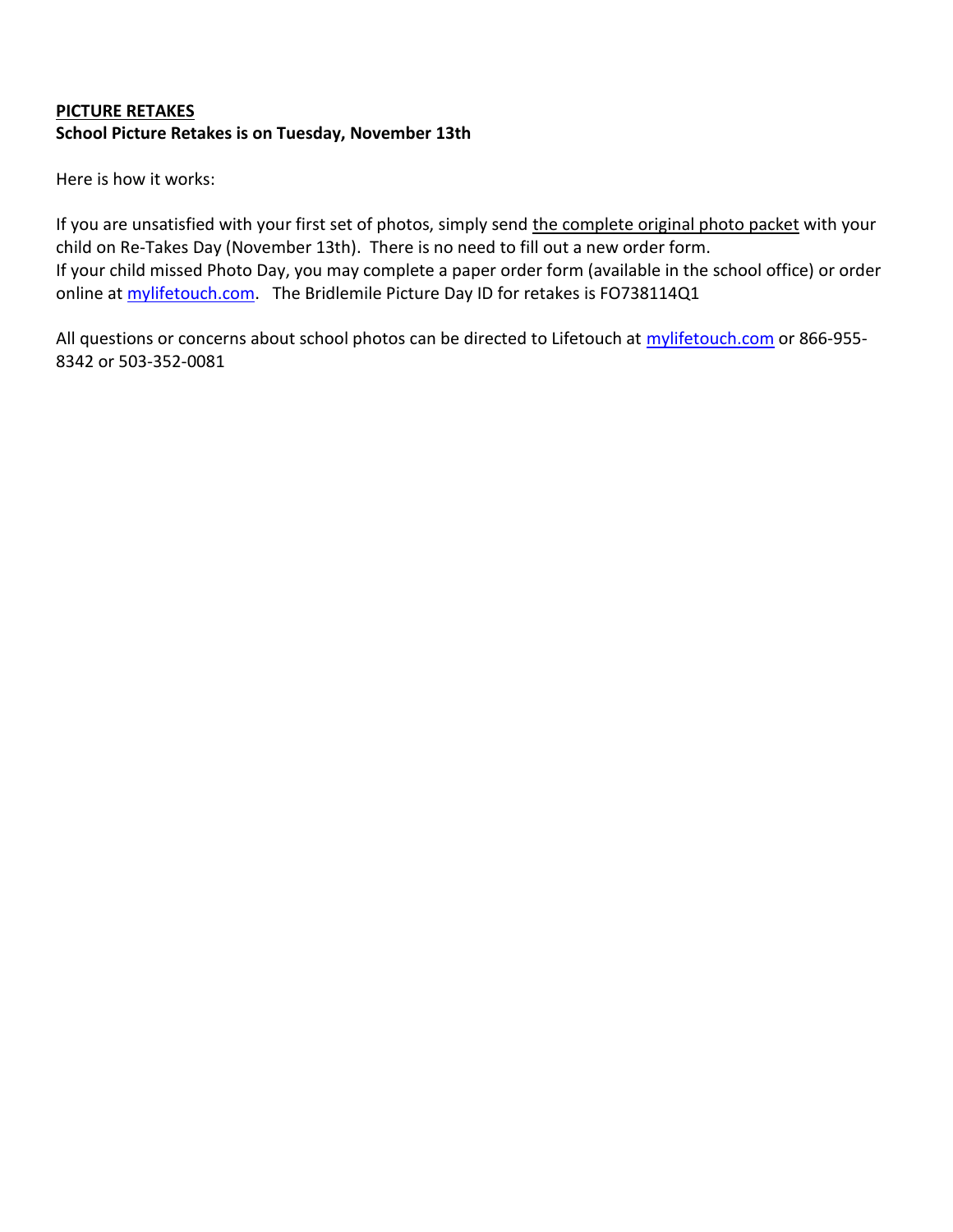# **COUNSELOR'S CORNER**



Welcome to the Counselor Corner! Week of 11/9/18 : Theme - Diversity

Activities - We are about to enter and explore the second Bridlemile value, Diversity. We will highlight the importance and meaning of Diversity: the condition of having or being composed of differing elements: especially : the inclusion of different types of people (such as people of different races or cultures) in a group or organization in both our classrooms communities and Bridlemile community. Ask your student(s) how he/she feels diversity contributes to a strong and positive community!

This week we kicked off the 5th Grade Leadership ' What Can You Share' annual food drive that supports the Oregon Food Bank. This community event lead by the 5th grade leadership and is a great way for students to start building awareness of others, empathy skills and engage in helping the greater Portland community in a very hands on way. The 5th grade leadership team explored what it might feel like, look like, sounds like to have an 'Empty Plate'. This is an activity that can also be done at home with a blank paper plate and a crayon, pen or pencils. Visit the bulletin board outside the Counseling Office (Rm. 14B) to see their Empty Plates!



We are continuing to run our small groups exploring the Zones of Regulation, Lunch Bunch Friendship skills and Mindfulness and provide classrooms lessons that explore diversity in our community.

Books we have read: Ruby the CopyCat (Rathmann) Know and Follow Rules (Meiners)

Videos we have watched: Ruby the Coovcat: A good reads video Kid President: The Scariest Thing in the World Mr. Manners Matters

Events - 5th Grade Leadership Food Drive: November 6<sup>th</sup>-20<sup>th</sup>

#### Have a wonderful weekend!

Rachel Reich rreich@pps.net 503-916-6292 x70212 **Emily Sallee** esallee@pps.net 503-916-6292 x70213

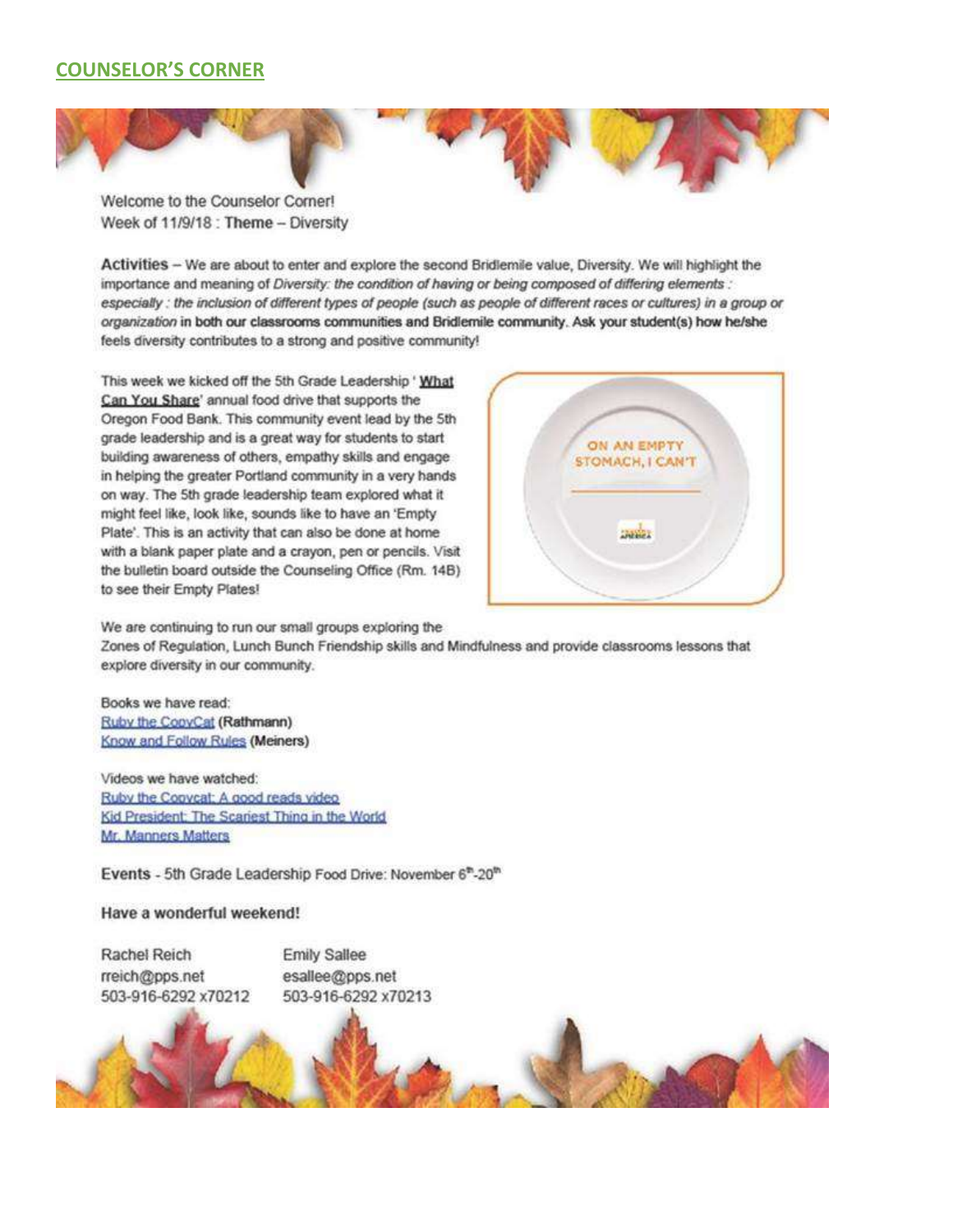# **LIBRARY NEWS**

# OBOB (Oregon Battle of the Books)

Students have until Nov. 21st to form teams and turn in their team registration form. Bridlemile OBOB sign-up and resources are available in the library and online at [Bridlemile Library.](https://sites.google.com/a/apps4pps.net/bridlemile-library/)

My bottom line when it comes to OBOB is: READ - BE KIND TO YOUR TEAM - HAVE FUN! Let me know if you have questions or suggestions.

# *Andrea Burke*

Teacher-Librarian (Library Media Specialist K-5)

# **MESSAGE FROM OUTREACH**

Thanksgiving is right around the corner! Let's do our best to support families within our Bridlemile community so that we can all enjoy a comforting holiday meal. If you would like to purchase one or more \$25 Fred Meyer gift cards to donate, please sign up by clicking [here](http://signup.com/go/qsijnnL) [\(http://signup.com/go/qsijnnL\)](http://signup.com/go/qsijnnL) so that we can anticipate how many cards we will have for distribution. **Cards need to be turned in to the Bridlemile office no later than November 16.** Donated gift cards will be turned over to the school counselors for distribution.

If you would prefer to donate any amount online, funds will be used to purchase gift cards for distribution. Donations can be mad[e here](https://my.cheddarup.com/c/thanksgiving-outreach-donations) [\(https://my.cheddarup.com/c/thanksgiving-outreach-donations\)](https://my.cheddarup.com/c/thanksgiving-outreach-donations) before **November 16**.

Thank you for your generosity! Bridlemile Outreach

# **PTA NEWS**

# **Progress in the Garden!**

Thanks to all of the parents, students, neighbors and sponsors (Sharon from Fred Meyer, we're looking at you!) for showing up and helping us whip the outdoor space into shape.

Together we planted native plants, built new raised beds (thanks Conrad Lumber & Parr Lumber), added new soil (courtesy of Fred Meyer) and got rid of a lot of invasive weeds.

Next time you're on campus, stroll through the garden and take a look!

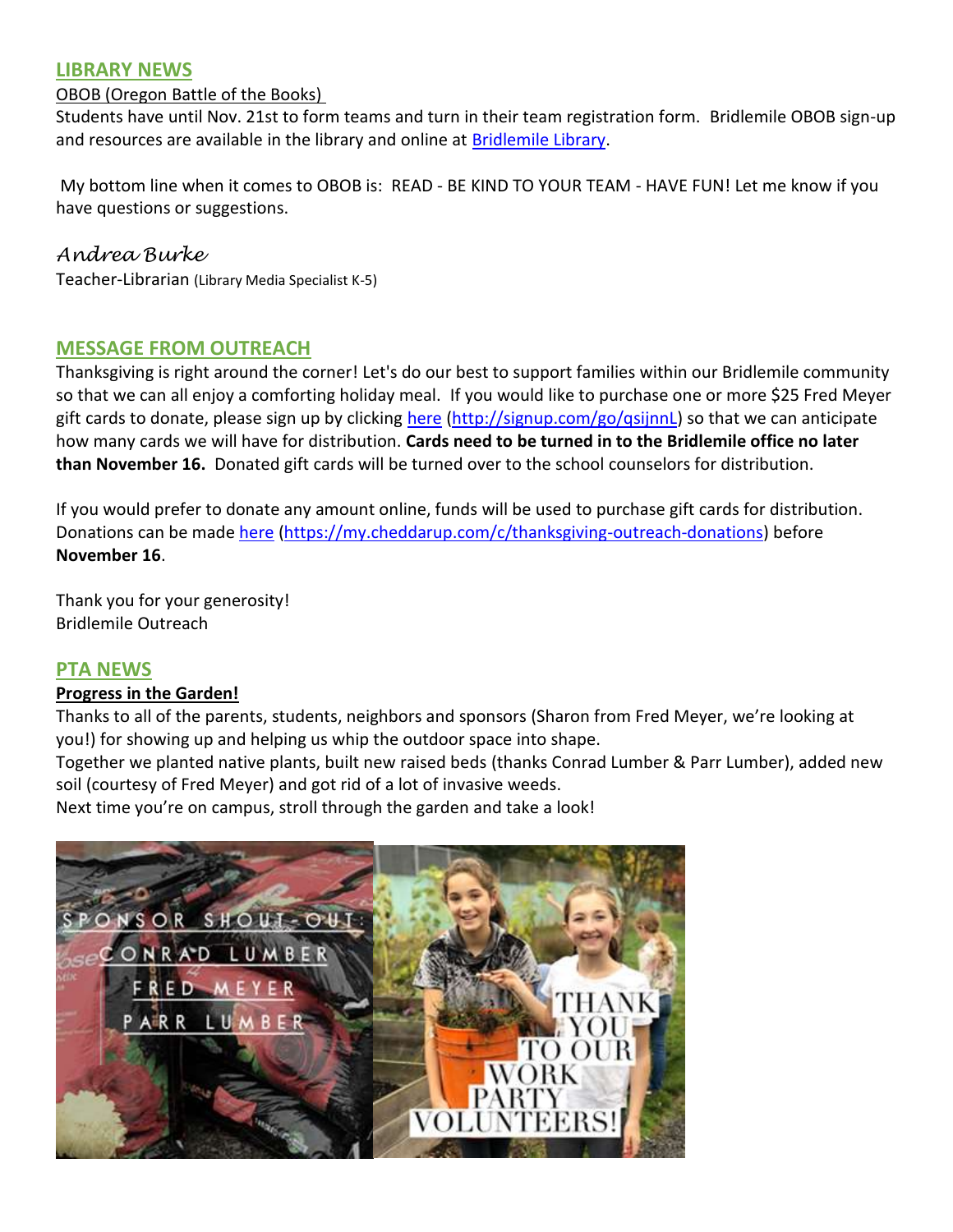### **Your Personalized Paver**

It's time to leave your mark on Bridlemile! Our paver project is going to line the new Learning Plaza with customized paving stones.

Choose your message and we'll do the rest.

Start your order [here.](https://static1.squarespace.com/static/59adf343d2b85742f76e34aa/t/5baeb304a4222f4166bcbf03/1538175750214/Bridlemile60Commemorative+Pavers.pdf)



# **Scholastic Book Fair** *Enchanted Forest Book Fair* **Tuesday November 13th - Friday November 16th**

**7 am - 6 pm EVERY DAY in the Bridlemile Library**



Magical gnomes have been busy at work getting ready for our school book fair!!

There will be raffles, crafts, and BOOKS galore!

Students will be visiting the book fair during the week and we encourage families to attend as well. Remember to send \$ with your child if you would like them to shop during the week (in an envelope or ziplock works well).

25% of sales will benefit the school via the Bridlemile PTA.

Hope to see you at the book fair!

Volunteers still needed! Please sign up to help. <http://signup.com/go/BMdcTJD>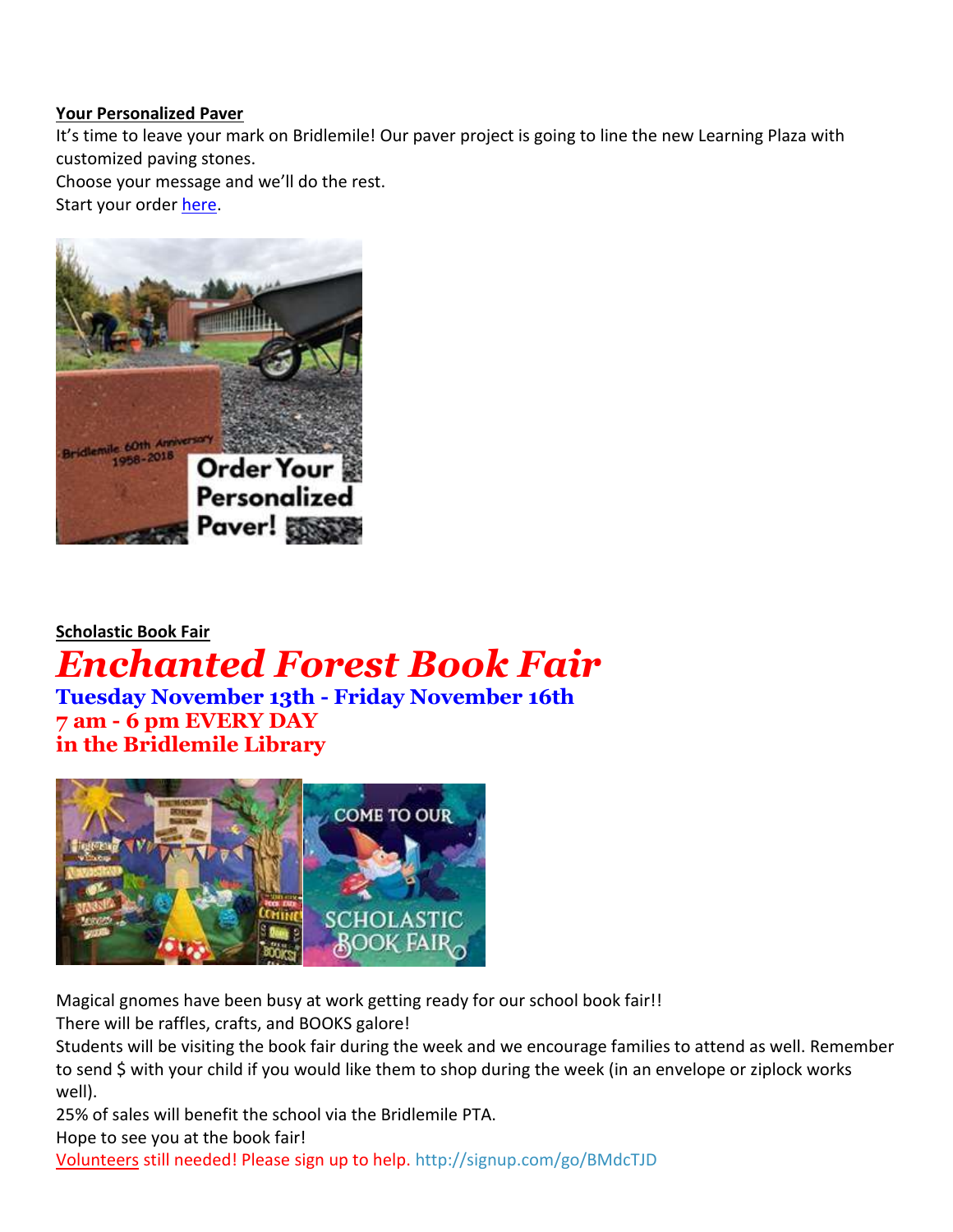# **MARSHALL CLOTHES CLOSET: 5 VOLUNTEERS NEEDED**

The PTA Clothing Center serves over 1700 PPS Students each year, providing free clothes and shoes to PPS families in need. Bridlemile is assigned to provide 5 volunteers to help at the Clothing Center twice a year. Our first spot is **THURSDAY, NOVEMBER 29TH from 9:30am - 1:30pm at MARSHALL (FRANKLIN HS) Campus /** [3905 SE 91st, Room](https://maps.google.com/?q=3905+SE+91st,+Room+B&entry=gmail&source=g) C-60, Portland, OR 97226. PLEASE SIGN UP AT THE LINK BELOW:

# **MARSHALL CLOTHES CLOSET SIGN-UP** <http://signup.com/login/entry/637020303853926053>

Thank you from the Bridlemile Clothing Closet team.

# **FROM THE FOUNDATION**

The Bridlemile Foundation welcomes you to join us for our annual Tree Sale & Pancake Breakfast fundraiser on Saturday, December 1st and Sunday, December 2nd! Here's what you need to know:

### **TREE SALE**

Stop by the Bridlemile parking lot to find your holiday tree. The tree lot is open from 9 am - 3 pm both days. Prices range from \$45 (small) to \$75 (extra-large). Delivery is even available for an extra \$10!

### **PANCAKE BREAKFAST**

Enjoy a piping hot pancake breakfast for just \$5 per person in the Bridlemile Cafeteria from 9 am - 12 pm both days. Bridlemile's finest chefs are whipping up a gourmet spread of pancakes, sausage, hot chocolate and coffee for all to enjoy.

### **VOLUNTEERS NEEDED!**

We'd appreciate the gift of your time - even an hour! Sign up at: <https://signup.com/client/invitation2/secure/2568527/false?popup=true#/invitation>

### **NEW Corporate Sponsors Needed!**

The annual Bridlemile auction relies heavily on corporate support from our community. If you work for a company that will consider sponsoring this event we would love to hear from you! We are about half-way to our sponsorship goal. We need support from our families in order to meet our financial commitment to Mr. Pearson and to maintain the special programs our kids love. Sponsorship levels range from \$250 - \$5,000 and every contribution is appreciated. The attached proposal provides more detail.

And, a huge thanks to our sponsors that committed early including: Touchmark, Cascade Auto Glass, Metropolitan Land Group, Doherty Ford, Hines Warner Wealth Management, Pizza Schmizza, PDX Alternative Realtors, Hillsdale Orthodontics and VillaSport!

To join these generous companies as a sponsor please contact Carynne Drake at [carynneo@gmail.com](mailto:carynneo@gmail.com)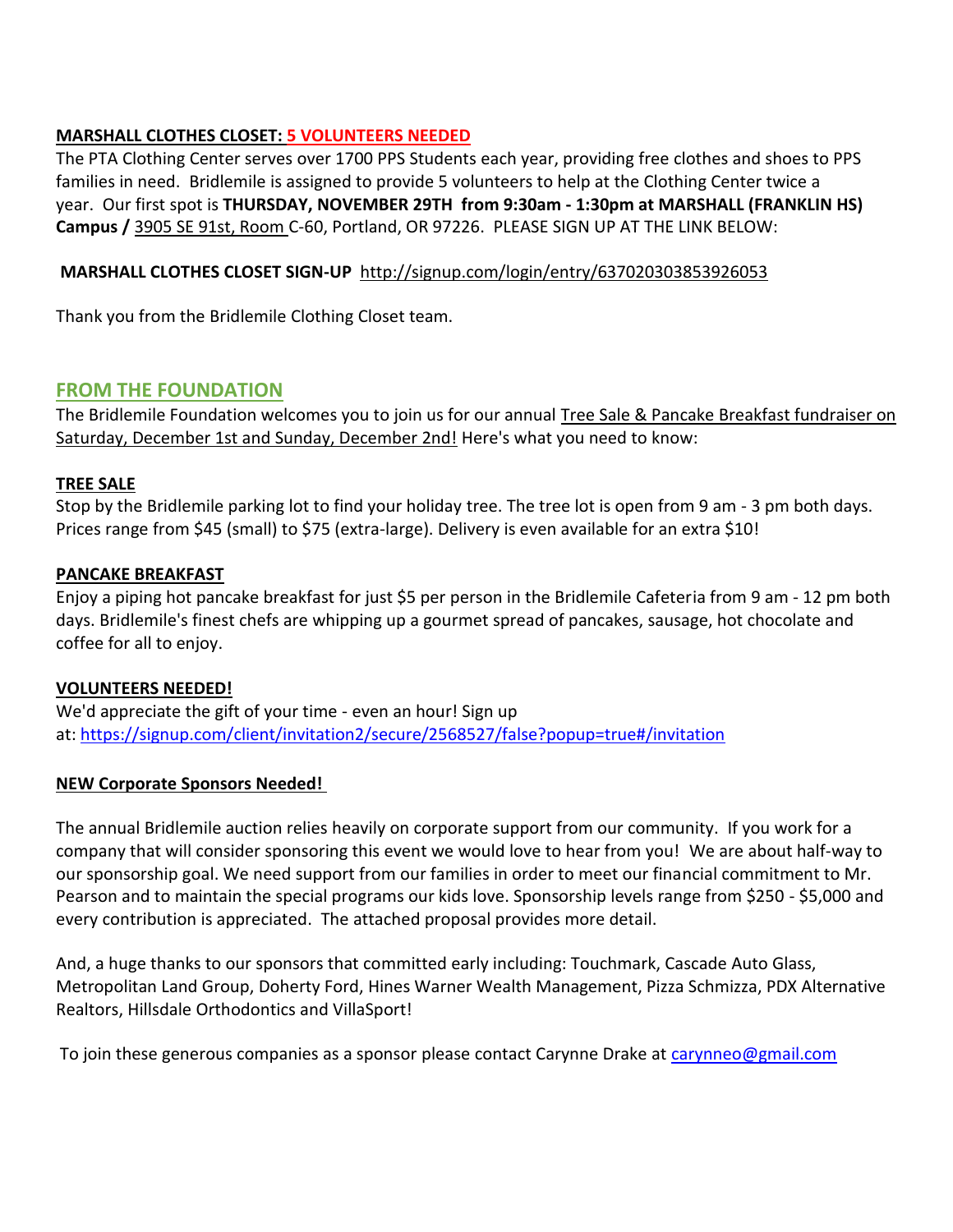Hello Bridlemile Parents –

Do you travel incessantly for work or pleasure and have a good backlog of airline miles? I would love to chat with you about donating a couple of round trip tickets in the US (excluding Hawaii and Puerto Rico) to the auction for a lot item. Please LMK what airline and whether transfer fees apply (if you know). You will be responsible for booking the tickets ONCE only and then the rest is up to the item purchaser, so you will not be on the hook for anything but either 1) transferring the miles or 2) making a couple ticket reservations.

MANY THANKS in advance, Kristin – [kcornuelle@orrick.com](mailto:kcornuelle@orrick.com) or [ksc8@pacbell.net](mailto:ksc8@pacbell.net)

# **WHAT'S HAPPENING IN OUR SCHOOL CLUSTER (Gray/Wilson & West Sylvan/Lincoln)**



# Lincoln High School Dance Team Clinic

# **Please support the Lincoln High School Dance Team in their annual Dance Clinic fundraiser.**

- The dance clinic will be held at West Sylvan Middle School during the November conferences on Monday, November 19th and Tuesday, November 20th.
- The clinic is from 9am to 4pm both days with a Routine Showcase at 3:15 on Tuesday. Friends and Family are invited to watch the showcase.
- The clinic is open to grades K-8 and the participants will be divided by age and/or ability.
- Lunch is required both days, but snacks will be provided.
- Dancers should wear athletic attire that allows freedom of movement.
- To register, please fill out this google form: <https://goo.gl/forms/UQQ4Ix0W0TvG1xNH3>
- Feel free to spread the word to others in your community. Fundraiser cost is \$100 per dancer.
- If you have questions, please contact Colleen Huard at [cfhuard@comcast.net.](mailto:cfhuard@comcast.net)

# **FALL AFTER SCHOOL ACTIVITIES**

### **Monday**

- Soccer by Soccer Shots- Outside field *(Fall session ends 12/10, Winter session begins 1/7)* <https://www.soccershots.org/pdx/>
- Yoga Playgrounds, Faculty Lounge outside Portable *(Fall session ends 12/10, Winter session begins 1/7)*
- <http://www.yogaplaygrounds.com/>

### **Wednesday**

• Spanish by Kids Like Languages, Faculty Lounge outside Portable *(Fall session ends 12/5, Winter session begins 1/23)*

[Kids Like Languages](http://www.kidslikelanguages.com/)

\*\*Spanish Winter Session begins Jan 23<sup>rd</sup>: enroll before December 5th and get \$20 OFF using promocode: WINTER-OFF. See attached flyer.